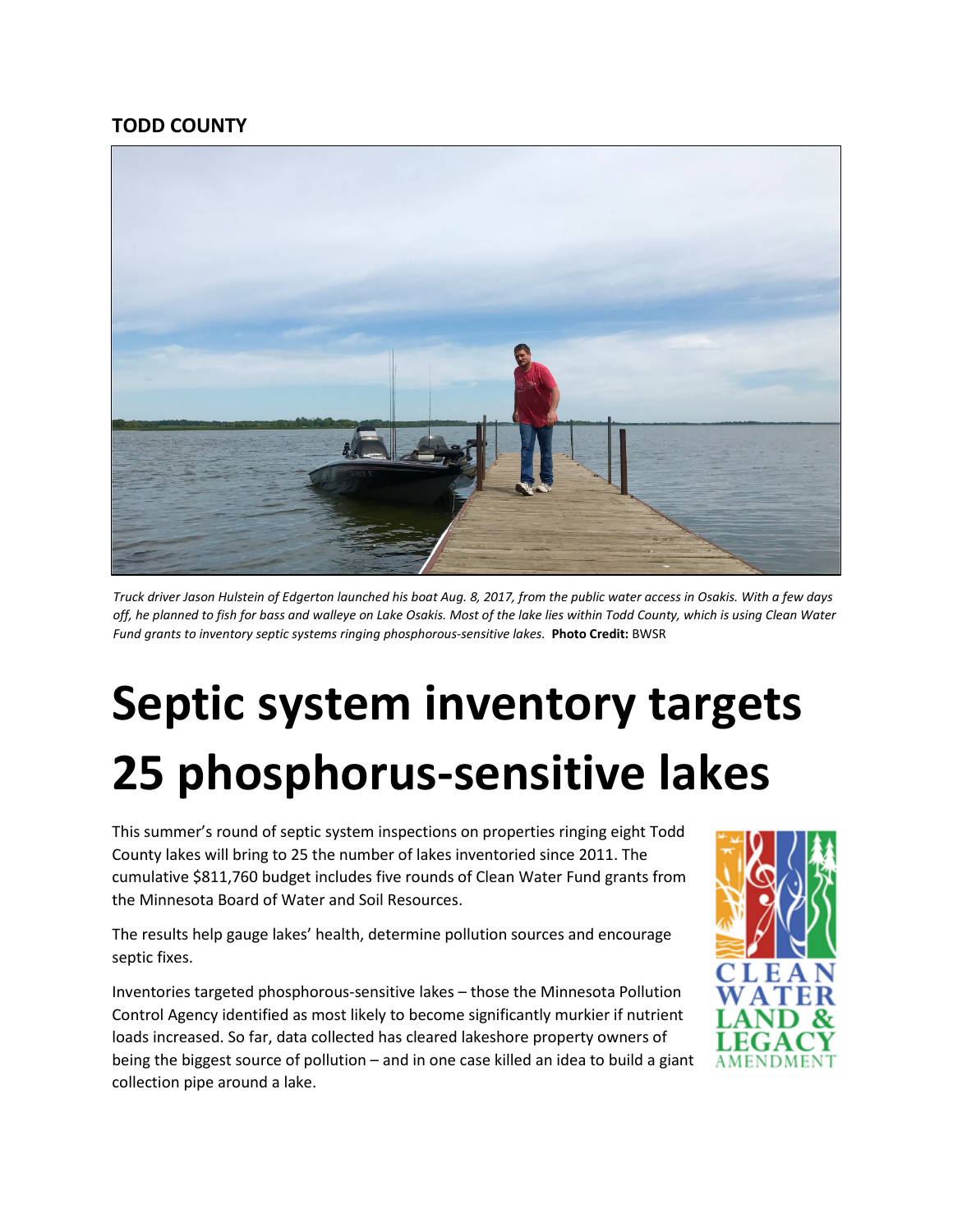



1,708 times," said Todd County Land Use Planner Chris Arens, referring to the process used to collect soil samples near septics' drainfields – and to the number of sites tested on the first 17 lakes. (Staff researches more parcels than it tests.) Work in summer 2017 focused on an additional eight lakes. Arens demonstrated the process June 29 on a Charlotte Lake property near Long Prairie.

*Photo Credit: Todd County*

It also eased tensions.

"What we've got is shoreland people and farmers. There's a dynamic among those groups that needed work," said Todd County Soil & Water Director Tim Stieber. "They were kind of blaming each other."

Stieber said the inventories replaced suspicions with facts.

"By going around the lakes, we can ensure the shoreland people are doing what they're supposed to be doing," Stieber said.

The inventory covered 17 lakes from 2011 through 2016. Less than 5 percent of the 2,329 properties researched during that period were out of compliance. About 12 percent were awaiting final test results. The remaining 83 percent were compliant.

"Especially with the Sauk River Watershed, those lakes are not the greatest of lakes. The Sauk River is polluted. The headwater, Lake Osakis, is polluted – 7,000 aces of pea soup. It's an incredible fishery, but I can't believe a lake that large is in that bad of shape," said Chris Arens, Todd County land use planner.

"The thought was that one of the large contributors to that was the septic systems around the lake because it's highly developed," Arens said.

On some lakes, compliance was as high as 94 percent.

On Lake Osakis, 86 percent of the 335 septics inspected were found in compliance initially; 14 percent were subsequently updated. (Because inspections are valid for only three years, the county cannot assume that 100 percent of the septics are now in compliance.)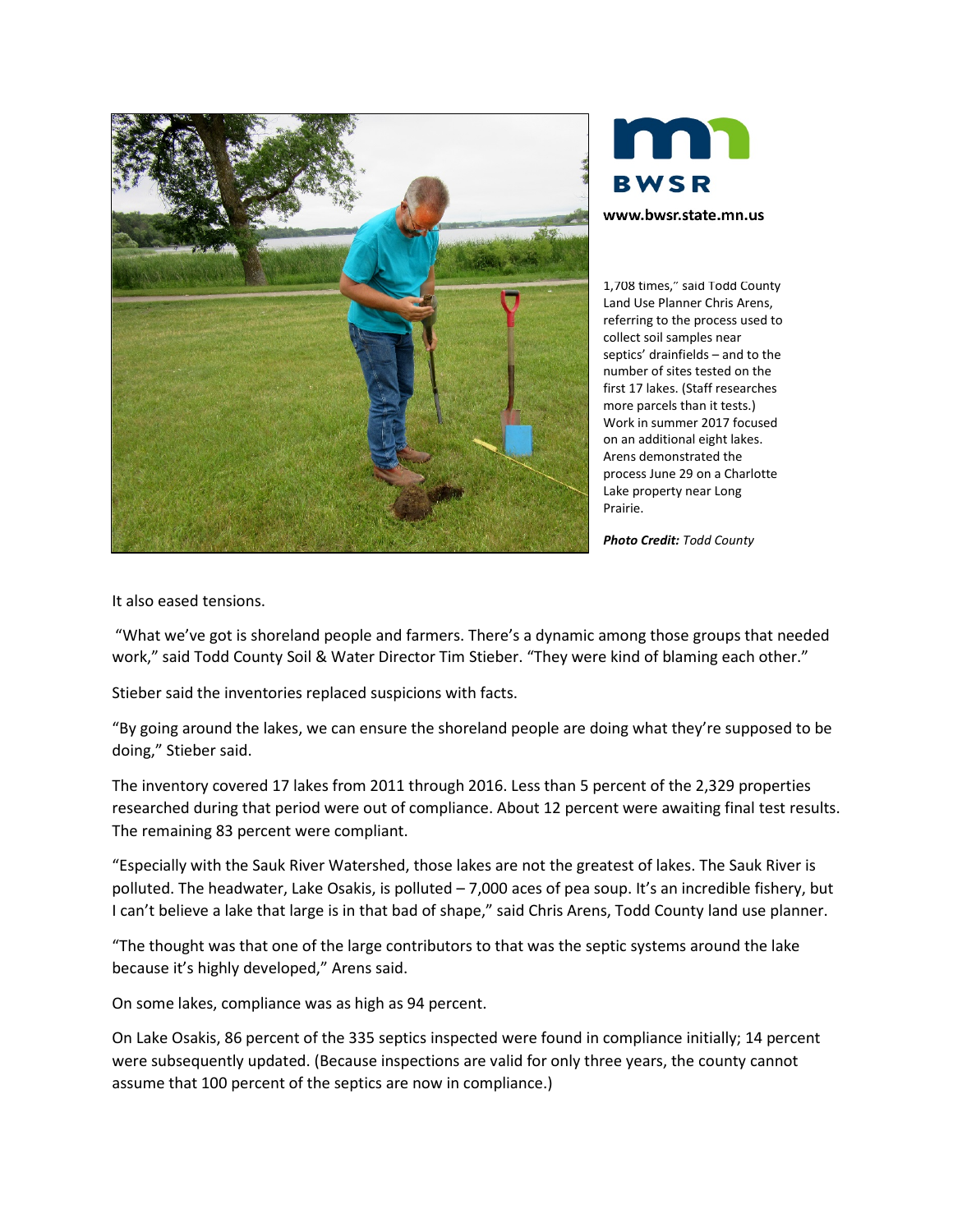"Yet the water quality seems to be doing worse," Arens said. "I think lakeshore owners get a bad rap. I'm a lakeshore owner myself. I want my water quality to be great and I want property values to be high.

In Todd County, only a triggering event such as a property sale or building permit requires an inspection and upgrade. The county keeps a record of failed septics.

In the short term, the whole-lake inspection approach has resulted in landowners willingly upgrading.

"This has helped us to get people in compliance because they know we've gone around the whole lake," Stieber said. "It's like a group thing."

Arens is dividing this summer's inspection duties with one other employee.

The process works this way:

A landowner receives a notification letter. If they're home when he arrives, Arens explains what he's about to do – collect soil borings from a 3-inch-diameter hole he'll bore near the drainfield. His tools: tiling spade, post-hole digger, pry bar, 3-inch auger with extensions.

If the landowner isn't home, Arens leaves a hand-written note explaining what he's done and asking them to have the tank pumped and inspected. Grant dollars allow Todd County to reimburse landowners up to \$125 for that service, which is the second part of the inspection.

If the two-part inspection shows a failing system, landowners are asked – but not required – to hire a licensed subsurface sewage treatment system designer to devise a replacement.

"We are making sure that each of the systems around the lakes is built to specifications. If they are, we know they're protecting water," Stieber said.

People live around all but about 35 of Todd County's 118 lakes.

The summer 2017 work will leave the county only 10 lakes shy of surveying all of those the MPCA classified as highly phosphorous sensitive. That's the next potential grant target, although it's more elusive because the remaining lakes are scattered, not tied to a single watershed.

The \$811,760 received to date includes \$529,674 in CWF grants, and \$282,086 in matching dollars from landowners and the county. It has involved the Sauk River Watershed District, and spawned related grants to help low-income residents upgrade failing systems.

*The Minnesota Board of Water and Soil Resources' mission is to improve and protect Minnesota's water and soil resources by working in partnership with local organizations and private landowners. Website: [www.bwsr.state.mn.us.](http://www.bwsr.state.mn.us/)*